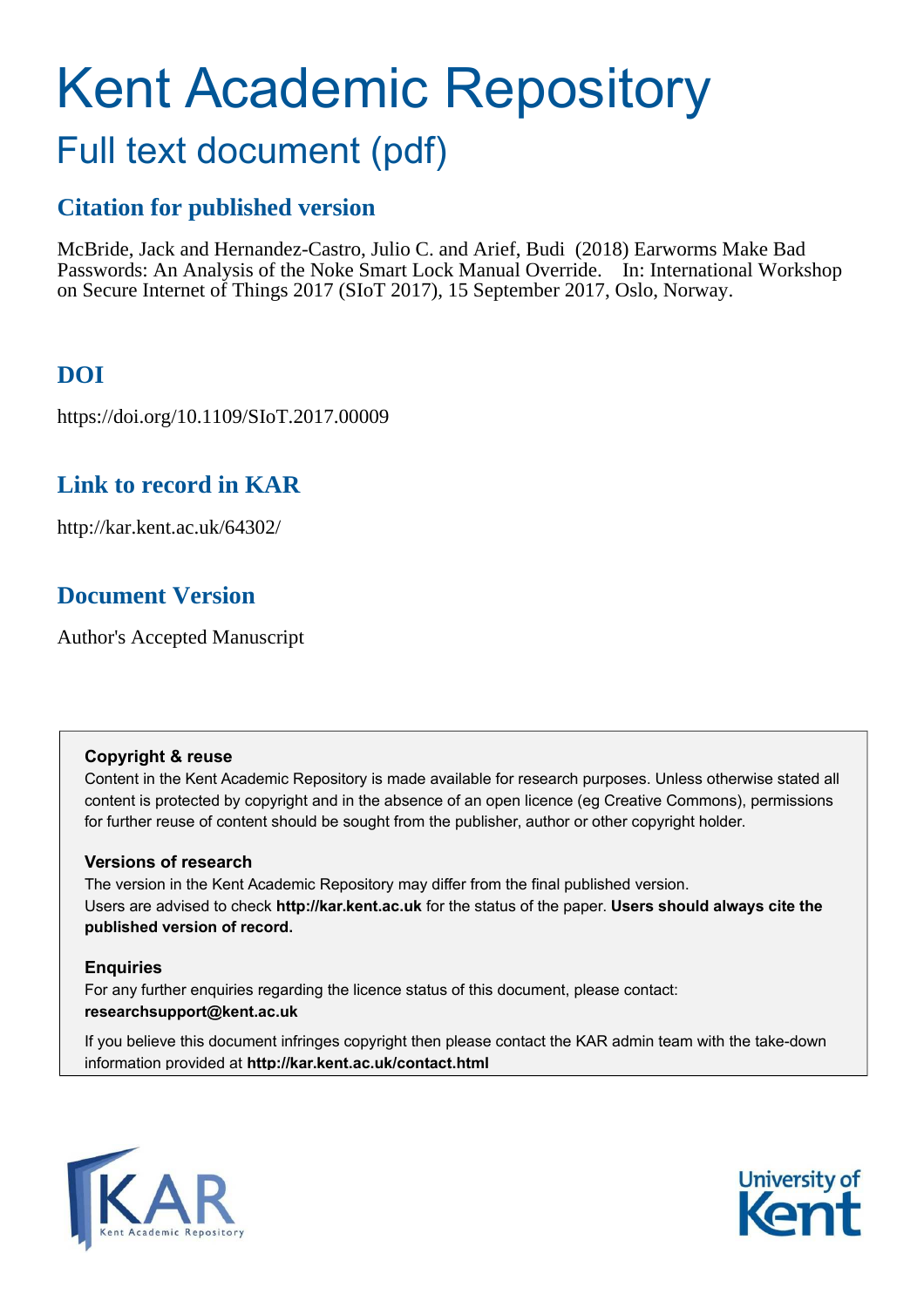## Earworms Make Bad Passwords: An Analysis of the Noke Smart Lock Manual Override ¯

Jack McBride, Julio Hernandez-Castro, Budi Arief *School of Computing, University of Kent, United Kingdom Email:* {*jlgm2, jch27, B.Arief*}*@kent.ac.uk*

*Abstract*—This paper presents a security analysis of the manual override feature of the Noke smart lock. The Noke allows its user to operate, monitor and even share his smart lock with others through a smartphone. To counter the risk of being unable to open the lock when the smartphone is unavailable, it provides an override mechanism. Noke implements this override feature using a quick-click scheme, whereby its user can choose a sequence of eight to sixteen short and long shackle presses (similar to a Morse code). To explore the security implications of this feature, we conducted a study collecting human-generated quick-click codes from 100 participants, and analysed and modelled the resulting dataset. Our analysis shows that the override mechanism, at least in its current implementation, presents a significant opportunity for successful guessing attacks. We demonstrate this by building a mechanical brute force tool that on average can test one quick-click code in under three seconds. We conclude that this speed, together with the low entropy of human-generated passcodes, makes this manual override feature one of the most significant weaknesses of the system and constitutes a promising attack vector. We responsibly disclosed our findings to the Noke manufacturer. We also provide a list of potential countermeasures that can help to address this risk. We believe that alternative authentication methods such as quick-click codes will become increasingly popular in ever-expanding Internet of Things devices, so the weaknesses and the countermeasures discussed in this paper are timely and relevant, as they can also apply to other devices and security systems that rely on unconventional user-generated authentication codes.

*Keywords*-security; brute force attack; smart locks; Internet of Things; user study; passcode selection; override mechanism.

#### I INTRODUCTION

The Internet of Things (IoT) has the potential to make lives more comfortable and effortless, through various assistive products and services built using small, wireless devices; for example, to enable personalised services (in which the user gets their environment configured and presented to their preference) or multi-factor effortless and continuous authentication (where the user does not need to remember burdensome passwords but uses instead biometrics and other wearable tokens). However, these devices could also pose new large-scale privacy and security risks that are not properly understood yet, and constitute an ongoing research challenge.

The recent Distributed Denial of Service (DDoS) attacks

utilising a massive botnet of compromised IoT devices [1][2] highlights the serious risks posed by insecure IoT systems further.

One of the biggest issues we face in this area is the rapid growth of off-the-shelf IoT devices available on the market. These can be quickly configured, connected and operated even by users who have limited familiarity with security. Available products range from smart versions of domestic appliances (such as light-bulbs and coffee machines [3]) to home automation systems (especially home security and environment control kits [4]) and connected vehicles [5]. Several research papers have recently covered the vulnerabilities that commonly plague these devices, some of which are built upon commercial microcontrollers such as the Arduino platform [6]. The impact of these vulnerabilities has been clearly demonstrated; recent work has documented the weaponisation of hundreds of devices into IoT botnets [7], as well as the potential deployment of chained attacks capable of disrupting large-scale networks featured in smart cities [8].

In this paper, we focus our investigation on smart (IoT) locks, which are growing in prevalence due to their versatility, from securing doors, lockers and sheds to bikes and other portable items. Our research aims to contribute to the investigation of the way user-defined security is implemented in current smart locks available on the market, by analysing the strengths and weaknesses of user-based heuristics, as well as through exploring the rationale behind the choices made by users. Furthermore, we want to examine in detail the impact of the different trade-offs between usability and security in smart locks, and extract lessons that can contribute to future, more robust and user-friendly IoT devices.

The rest of the paper is organised as follows. Section II introduces the concept of smart locks, along with a discussion on the usability and security trade-offs related to smart locks. Section III provides an overview of the methodology used in our research. We conducted a data collection phase where participants chose and used quickclick codes and reported their rationale for the passcode and other relevant data. Section IV describes a mechanical tool that we designed and built to test our theory that it is practical and feasible to break most of these user-chosen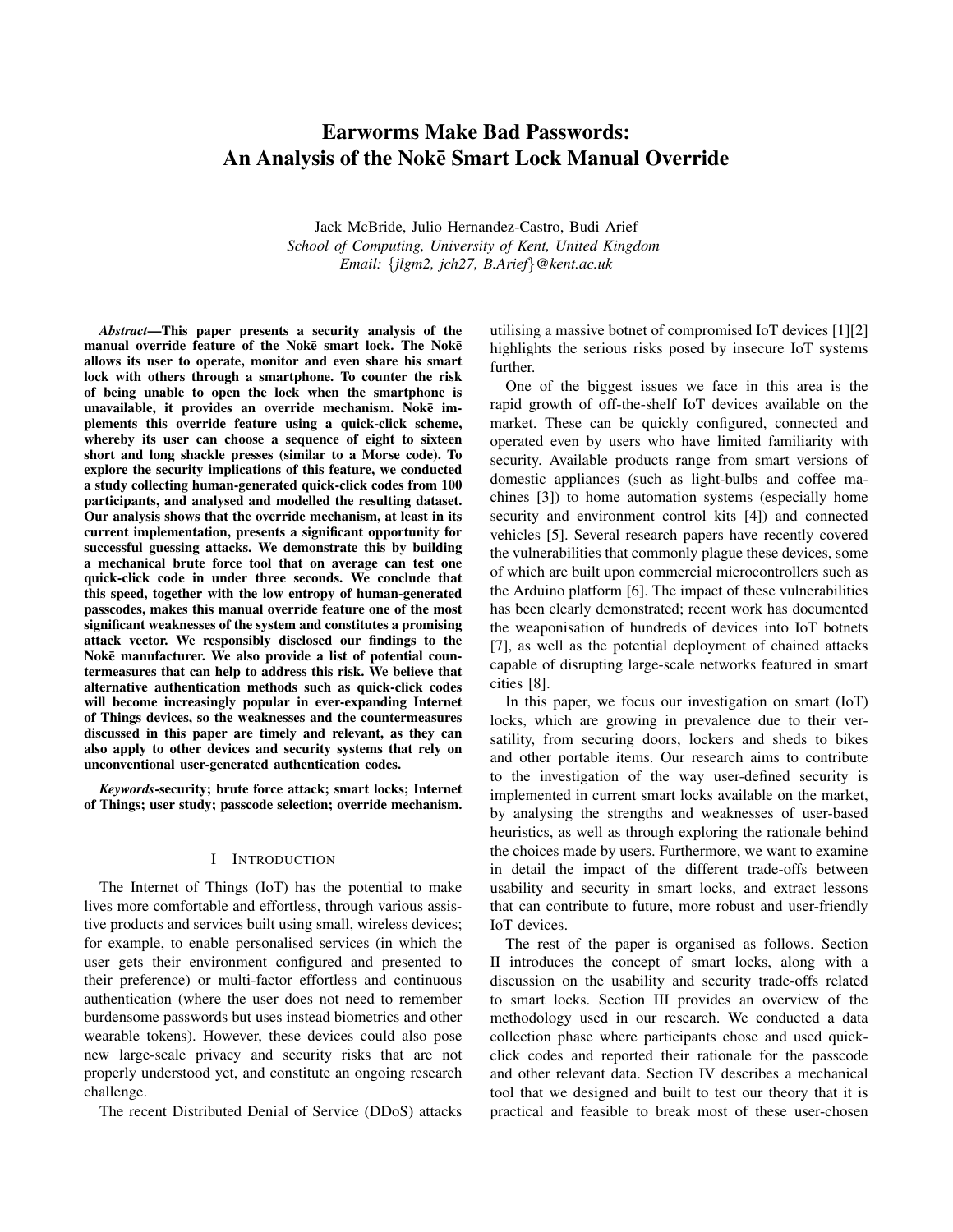codes within a reasonable time. Section V outlines the findings gathered from the analysis of our data collection, which led to the creation of a simple Markov model to reflect the human biases previously observed in these codes. Section VI discusses the impact of our results and highlights the vulnerability caused by the override mechanism, as well as potential countermeasures. Section VII concludes our paper and Section VIII outlines ideas for future work.

#### II SMART LOCKS AND THEIR USABILITY AND SECURITY TRADE-OFFS

There are several popular smart locks available on the market, notably the Danalock<sup>1</sup>, Masterlock<sup>2</sup> and Nokē<sup>3</sup>. The smart lock market is expected to reach a value of \$3.6 billion by 2019<sup>4</sup>. Such locks can also be used in bike-sharing schemes [9], which will expand their spread further.

One of the key requirements of a smart lock system is to have the owner pair up their smartphone with their smart lock so that the two can interact. This allows the owner to control and monitor the lock remotely, or even to share it with other users.

In contrast to their classical counterparts, smart locks usually provide an override method to unlock them in case the preferred method (smartphone control) is not available. This is useful, for example, when the smartphone is stolen, lost or otherwise unavailable.

Similar override features can be found in many commercial non-IoT security products, such as TSA-approved padlocks, which is commonly used by travellers coming to the USA. Such padlocks allow TSA staff to inspect and re-lock luggage without the need to break the padlock. For this to be possible, TSA personnel use a master key [10] to override the padlock's security mechanism (which is typically based on a physical key or a numerical combination set by the owner) using the TSA master key. However, while the intention here is to assist TSA staff and protect consumer padlocks, this override feature broadens the attack surface considerably. An attacker can easily use basic lockpicking techniques to bypass the master key's point of entry, hence significantly reducing the time needed to open the padlock, while at the same time, concealing any evidence of tampering [11]. Consequently, this override mechanism significantly decreases the security of the whole system and frequently constitutes the preferred and easiest way to bypass the security measures put in place.

In smart locks, manual override is a popular and arguably necessary feature. This is due to the real risk that the smartphone may become unavailable due to a drained battery, theft or loss. However, the way this manual override is implemented varies greatly from one smart lock to the next, as there are no standards or best practices that can aid smart lock designers. For example, the Masterlock implements an override known as the "primary code", which is a userdefined sequence of 7 button presses on the device's directional pad (four possible options: up, down, left and right), which – when entered correctly – will unlock the device [12][13]. The code is initially set up via the Masterlock application on the smartphone, but upon being saved to the device, it will function independently of the user's phone or tablet. In comparison, the Noke smart lock uses a quick-click code [14]. This is a sequence of Morse-like clicks, which are set and operated by pressing the shackle of the device in a sequence of short and long presses. During the initial setup of the Noke, the application on the smartphone offers the user a choice between opting for a randomly generated quick-click code of sixteen characters or defining their usergenerated code with a length ranging from eight to sixteen characters.

The lack of guidelines or any other suitable heuristic makes not only the implementations of this override feature vary widely, but also the user response to them highly inconsistent. This presents a unique challenge and opens up a possibility of design flaws and further weaknesses in the system's security. This is made worse by the fact that – as we found out during our investigation – it is not possible to disable the quick-click code feature. Furthermore, the Noke lock does not appear to log any records reflecting neither failed nor successful attempts to unlock it by using the quick-click code.

The role of the mobile device (smartphone or tablet) as an "access token" for smart locks presents an interesting issue. By encouraging users to rely on the mobile device for trivial tasks, such as unlocking their front door or accessing their valuables, successful authentication becomes heavily skewed towards the requirement of possessing the device. In this case, multi-factor authentication is achieved through two means: the mobile device paired to the smart lock (something the user owns) and the password credentials for accessing the application (something the user knows) [15].

The option to set a user-defined password improves human interaction by actively engaging the user in the security of a product, and enhances the memorability of the passwords  $[16][17][18]$ . The cost, however, is the associated potential for weak, exploitable passwords being picked and, as a result, the security of the system might be severely compromised. In the case of the Masterlock, a fixed primary code of length seven imposes a severe constraint on the code's entropy, turning it into an appealing attack surface for adversaries. There are cases of security systems which attempt to mitigate this problem, for example by favouring the use of a fixed, pre-defined passcode or phrase as a backup, or by allowing only the use of a randomly generated code created by the system. These alternatives to user-defined heuristics tend to come short regarding memorability, as their lack of

<sup>&</sup>lt;sup>1</sup>https://danalock.com/?page\_id=35

<sup>2</sup>http://www.masterlock.com/personal-use/product/4400d

<sup>3</sup>https://noke.com/pages/padlock

<sup>4</sup>https://goo.gl/4aFjZ1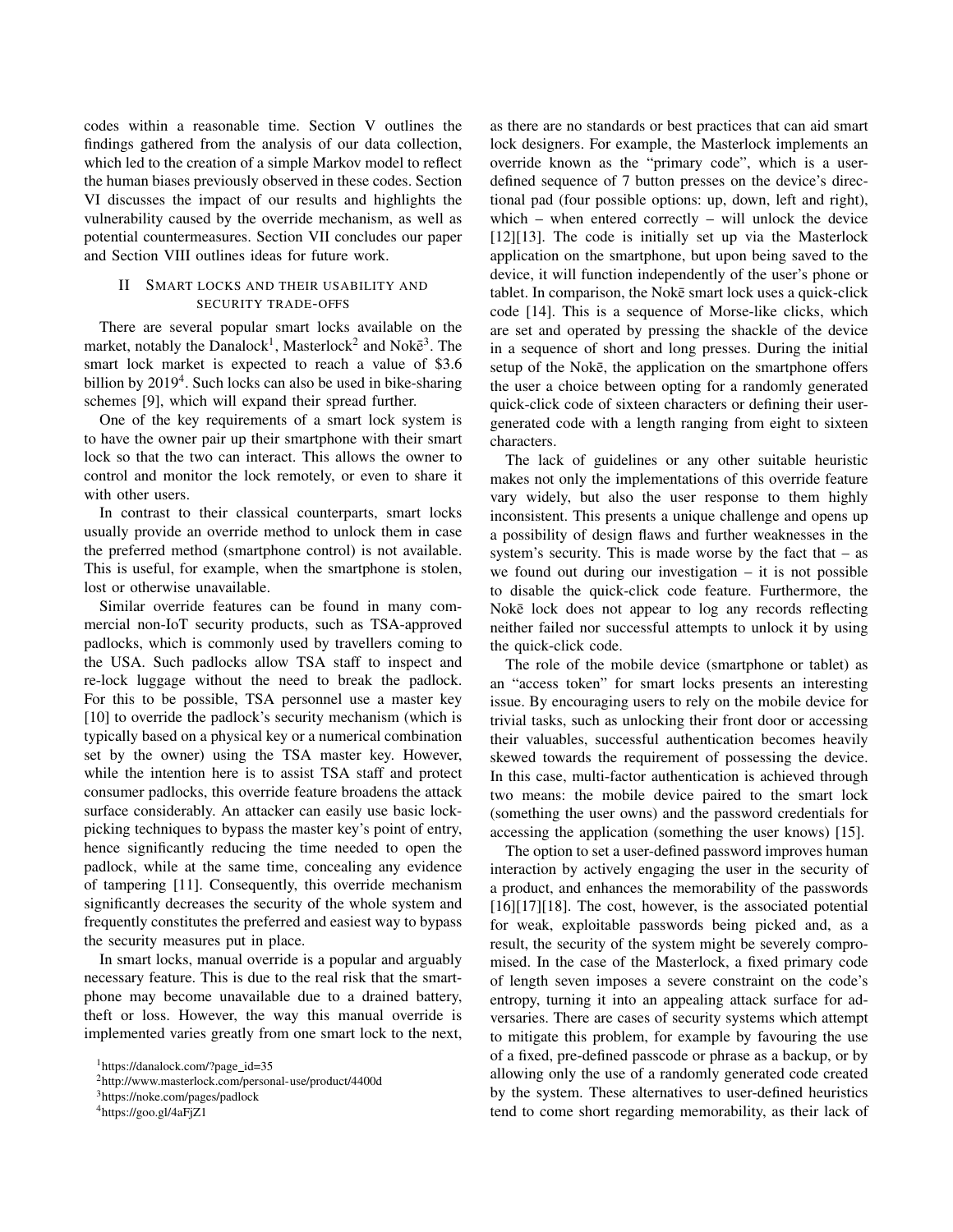

Figure 1: The Noke smart lock (left) and the quick-click code selection screen in the Noke application (right).

user involvement and increased complexity make recalling them a complex task for average users [19].

In this paper, we focus on the Noke smart lock (see the left image of Figure 1), which is one of the most popular smart locks currently available on the market. Furthermore, the Noke lock is one of the only three smart locks that have been highlighted as unbreakable in a presentation at Defcon'16<sup>5</sup>, which makes their study more challenging and exciting. In particular, Noke's quick-click code seems to constitute an appealing attack vector because this mechanism can be user-generated and hence is potentially open to brute force attacks.

The attack surface of the quick-click system is dependent upon several factors. First, the strength of the quickclick code is significantly affected by the users heuristic in choosing the length and the pattern of the code. Second, as with many user-defined heuristics, the inclusion of personal details encoded in the quick-click code can be subject to some forms of social engineering, particularly if those details are easily gathered. Third, as the quick-click code is physically entered in a public setting where the lock may be in use, it is possible to "shoulder surf" while the user is entering the code, even from a long distance with not too specialised equipment (binoculars, telescope). From this, critical information may be obtained regarding the structure of the code, if not the full code itself. Finally, by collecting a large enough set of quick-click codes, information about the statistical properties and other quantitative and qualitative data can be obtained, analysed and employed in an improved attack.

#### III METHODOLOGY

We recruited 100 participants to collect quick-click codes for later analysis. Participants were individually recruited on a voluntary basis in a public setting, where they were briefed on the study and invited to join in exchange for Amazon gift cards with a value of *£*10. To provide a common structure and background and to reduce or at least control *priming*, an instructional video<sup>6</sup> and short script was prepared and shown to all participants. The video informed them of the features of the Noke padlock, with a focus on the quickclick code. This assisted in demonstrating the outline of the study, briefing the participant and establishing a consistent approach to their interaction.

While watching the video, participants were requested to independently create their quick-click code and save it to the smartphone provided by the researcher. Whilst this taking place, their interactions provided a source of qualitative data, in which factors such as body language and verbalisations were observed and recorded. This complemented the collection of raw data on code lengths and other characteristics such as code patterns. This data gathering phase was followed by a more advanced mathematical analysis of the properties of the quick-click codes chosen, regarding uniqueness and entropy.

The data from the first 50 participants constitute our *training data set*. This was used as a base for developing a model of human-generated passcodes. We collected further 50 participants' codes, and this new, previously unseen collected code was used as a *testing data set* for estimating the success rate of our proposed attack.

We are aware of the relevance of questions regarding the ecological validity of password studies [20], and we strive to meet this key requirement in our study.

We gathered a sample of 100 participants (74 male, 26 female) of varying ages, backgrounds and occupations and conducted semi-structured interviews with them, during which time we introduced them to the Noke device. The interviews typically lasted between 5 and 10 minutes and involved a briefing of the study using an instructional video shown to the participant. This short video explained the functionality of the quick-click code, and provided a visual guide to show participants how to select a new code, without *priming* them to pick any particular pattern or length. The video also prompted the participant to consider their quickclick code, and to make comments on the experience. The video concluded by instructing the participant to save their code in the Noke smartphone app.

The image on the right of Figure 1 shows the app screen for entering new codes. Once the code was successfully saved to the Noke, the participant was prompted to unlock the device with their newly created code. During this stage, participants were made to recall their code from memory. The number of attempts required to unlock the device was observed and recorded, and a follow-up unlock attempt was requested to ensure adequate memorisation of the code. This was also used to test the feasibility of a given code.

Once the Noke was successfully unlocked for the second time, the participant was asked "What was the rationale behind your quick-click code?", and the response was recorded. The aim here was to determine the specific reasoning behind the structure of the code, for a later comparative analysis. The participant's code and length were recorded as quantitative data.

<sup>5</sup>https://goo.gl/ZkT7bY

<sup>6</sup>https://www.youtube.com/watch?v=EbANkK3nhmA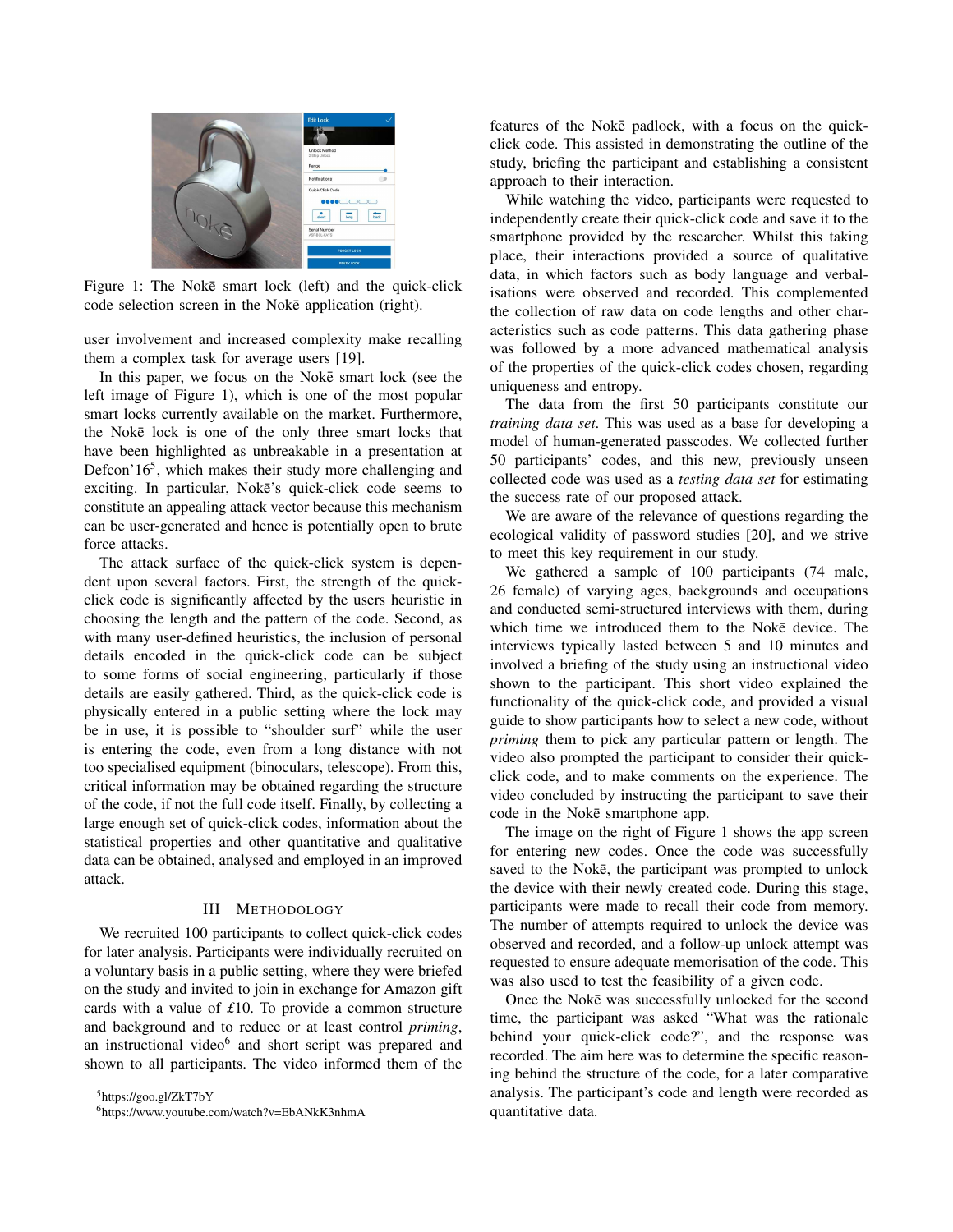In general, there are two groups of data collected: *quickclick data* and *observational data*.

*III-1 Quick-click data:* This data is on the quantitative measures of the passcodes and their statistical modelling and other properties.

The data was encoded as a series of dots and dashes to represent the sequence of short and long presses respectively (reflecting on how it was displayed on the user interface provided by the Noke app). Gathering and studying this data was one of the primary aims of the study, and it provided a good insight on the passcode-using habits of the sample participants and potentially even larger groups. We maximised the ecological validity of this study by collecting data from a general population of smartphone users as our sample, across which there was a range of educational backgrounds, ages, and occupations. Additionally, the interviews were conducted in a public setting, where the participants were not held to any particular time constraints when choosing their codes. The Noke smartphone app was used by participants during this selection process, to emulate the process of a real world owner selecting a code for their device. There are three sets of data collected here:

- Quick-click code: we encoded each participants quickclick code into a Morse-like sequence of dots and dashes (e.g.  $\bullet \bullet \bullet \bullet \bullet - - -$  for a code of length 8 formed of four consecutive dots and dashes).
- Length: to allow for average code lengths to be calculated and statistical analysis to be performed on them.
- Number of attempts: to determine the feasibility of the code set by each participant.

*III-2 Observational data:* This was collected to form a record of both qualitative and quantitative data. Our data was split into two distinct areas:

- Information on the participants and their codes, thus encapsulating the numerical codes and their rationale. In Section V, we discuss how this data was processed to reveal patterns and tendencies.
- Comments: Words or phrases used by the participant whilst interacting with the lock and creating their code.

#### IV DESIGNING AND BUILDING THE BRUTE FORCER

In order to demonstrate the feasibility of carrying out a brute force attack on the Noke lock, we designed and developed a mechanical prototype that can automate and speed-up the process of entering quick-click codes (see Figure 2). The main components of the brute forcer are:

- an analogue feedback servo with an arm attached (which is strong enough to press down the shackle)
- an Arduino Uno microcontroller (for controlling the servo so that the arm can be programmed to press the Noke shackle in a systematic way)
- a custom made 3D-printed casing (which can hold the Noke lock and the servo in place while the latter carries out a systematic sequence of presses of the shackle)

The programming logic for the microcontroller is pretty simple. Based on our attack model, a series of potential quick-click codes are queued to be tested on the Noke. Each ¯ of these is represented as a sequence of binary numbers (where 0 represents a short press and 1 a long press). The Arduino controller sends these codes as instructions to the servo, which then executes them as presses on the shackle. This sequence of instructions is carried out in a loop until one of two events occur: either the brute forcer finds the correct quick-click code, or it enters a "locked out" mode after 64 shackle presses have been made. This is due to Noke's security mechanism for slowing down brute force attacks, in which Noke will be locked out for one minute (i.e. it will not respond to any quick-click code) after 64 unsuccessful presses of the shackle. This measure reduces the performance of the brute forcer somewhat, but such an attack is still feasible and can be performed within a reasonable time, as we discuss in Section V.

To allow others to replicate our set up and results we share the blue print of the 3D casing at *https://github.com/ exampleprogrammingbugs/bruteforcer*.

#### V RESULTS

In this section, we present the main results of our study, from the initial phases of data analysis to an evaluation of the overall success of our approach. We describe in detail how we created a simple Markov model based on the data gathered from 50 of the 100 participants. Then, we used this model in conjunction with the brute forcer device described in Section IV to launch an attack against 50 passcodes collected from a different set of participants, to evaluate the feasibility of our brute force approach.

The full dataset of quick-click codes from 100 participants can be found at: https://goo.gl/4eCEjk. The scanned version of the questionnaire completed by the participants can be found at: https://goo.gl/4T05Se.

A set of ten samples of the quick-click codes data is presented in Table I. Each row contains data collected from one participant, including their chosen quick-click code, its length, the participant's rationale for choosing that code, some remarks from the researcher based on the observation of the participant's interaction when choosing the code, and the category that the code belongs to (one of the five categories defined in Section VI).

#### *V-A Participant data and code length*

Following the data set collection phase, we began the analysis of patterns in the passcodes and studied which factors could affect different security-related features. We sorted our data based on specific participant criteria such as age, gender and education to explore any relations between individual participant factors and the properties of their passcodes. No significant relations were found, apart from a tenuous positive correlation between the participant's age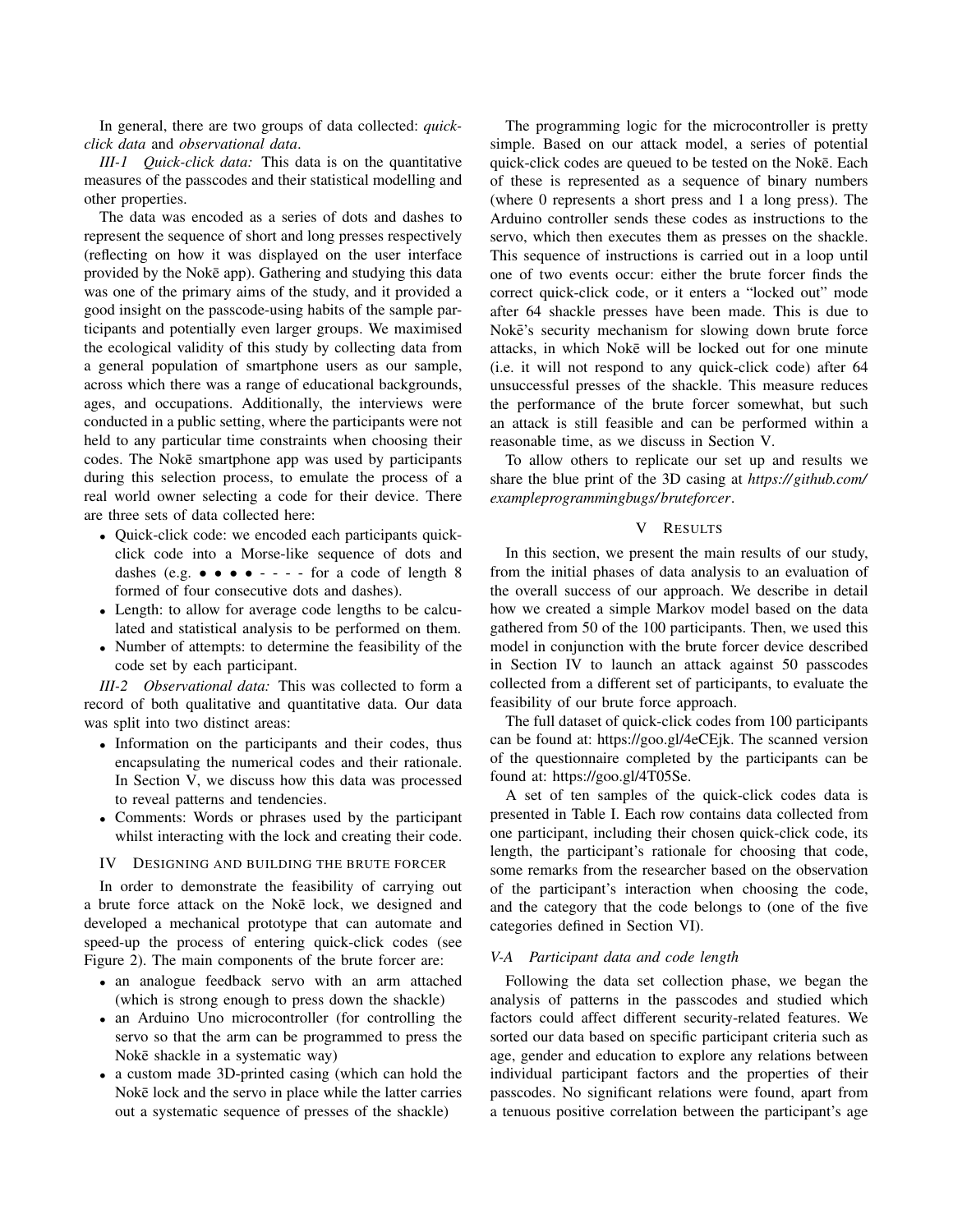

Figure 2: The 3D model and the 3D-printed prototypes of the Noke brute forcer.

| Table I: Ten samples of participant's data. |  |  |  |  |  |  |  |
|---------------------------------------------|--|--|--|--|--|--|--|
|---------------------------------------------|--|--|--|--|--|--|--|

| Participant     | <b>Quick-click Code</b> | Length          | <b>Comments</b>                                                       | <b>Researcher Comments</b>                                                                            | Category     |
|-----------------|-------------------------|-----------------|-----------------------------------------------------------------------|-------------------------------------------------------------------------------------------------------|--------------|
| P <sub>3</sub>  | .                       | 16              | "I need to think of a song", "All                                     | Code inspired by Johann Strauss "The Blue                                                             | Earworm      |
|                 |                         |                 | the beats would be short presses"                                     | Danube Waltz". The participant hummed the                                                             |              |
|                 |                         |                 |                                                                       | melody when unlocking the Noke.                                                                       |              |
| P <sub>5</sub>  |                         | $\overline{9}$  | "Based off of a song"                                                 | Code inspired by Guns N Roses Paradise City.                                                          | Earworm      |
|                 |                         |                 |                                                                       | When creating his combination, this participant                                                       |              |
|                 |                         |                 |                                                                       | wrote it down on a piece of paper.                                                                    |              |
| P9              |                         | 10              | "It's Bob in Morse code"                                              | The participants code was based off of Morse                                                          | Morse        |
|                 |                         |                 |                                                                       | code, noting the similarities between that and the                                                    |              |
|                 |                         |                 |                                                                       | Quick-Click code. It was the name Bob in Morse.                                                       |              |
|                 |                         |                 |                                                                       | They explained it was something he would have<br>to look up online to remember how to encode.         |              |
| P13             |                         | 8               | "It's Jess in Morse code"                                             | The participant designed their code after recognis-                                                   | Morse        |
|                 |                         |                 |                                                                       | ing the similarity between the Quick-Click code                                                       |              |
|                 |                         |                 |                                                                       | and Morse code. To make it memorable, they                                                            |              |
|                 |                         |                 |                                                                       | encoded the name Jess as their combination.                                                           |              |
| PI5             |                         | $\overline{11}$ | "My favourite number is 3", "pat-                                     | This participant created a pattern based upon a                                                       | Numerical    |
|                 |                         |                 | terns of 3 broken up by the longer                                    | repetition of their favourite number.                                                                 |              |
|                 |                         |                 | dash"                                                                 |                                                                                                       |              |
| P <sub>24</sub> |                         | $\overline{9}$  | "I just set my code and tried to                                      | The participant chose a code supposedly on a                                                          | Pseudo-      |
|                 |                         |                 | remember what I chose"                                                | random basis - keeping it short at a length of 9,                                                     | random       |
|                 |                         |                 |                                                                       | and splitting it into segments with a long press in                                                   |              |
|                 |                         |                 |                                                                       | the 6th position.                                                                                     |              |
| P28             |                         | 16              | "I memorised the long presses as a                                    | This participant tossed a coin for each press of the                                                  | Numerical    |
|                 |                         |                 | pin code", "I randomised the way                                      | code - the two sides corresponding to a long or                                                       |              |
|                 |                         |                 | the pattern was generated", "I can<br>memorise this as $2-1-4-1-1$ ." | a short press. In this way, the code was pseudo-                                                      |              |
|                 |                         |                 |                                                                       | randomised. The participant then memorised the<br>pattern of consecutive long presses as separated by |              |
|                 |                         |                 |                                                                       | the short presses, making it easier to remember as                                                    |              |
|                 |                         |                 |                                                                       | a number code rather than a sequence of presses.                                                      |              |
|                 |                         |                 |                                                                       | They rationalised that this would be easier to recall                                                 |              |
|                 |                         |                 |                                                                       | for long term use.                                                                                    |              |
| P31             |                         | $\overline{15}$ | "I wanted to make it long and com-                                    | The participant devised a complex code which fea-                                                     | Pseudo-      |
|                 |                         |                 | plex but with some structure"                                         | tured a mirror of two 7-length sequences separated                                                    | random       |
|                 |                         |                 |                                                                       | by a long press.                                                                                      |              |
| P55             |                         | $\overline{9}$  | "Used my full name and syllables in                                   | The participant encoded their first and surname                                                       | Name         |
|                 |                         |                 | it. So last syllable in each name is                                  | syllables by alternating between short and long                                                       | Substitution |
|                 |                         |                 | a long one, rest are short"                                           | presses.                                                                                              |              |
| P85             |                         | 11              | "Easy to remember, Encoding of                                        | The participant encoded their full name, using                                                        | Name         |
|                 |                         |                 | first and last names vowels and con-                                  | short presses for vowels and long presses for                                                         | Substitution |
|                 |                         |                 | sonants with alternate presses"                                       | consonants                                                                                            |              |

and the length of their password. Included in the gathered data were direct quotes from participants while taking part in the study. This intended to capture user thoughts and behaviour when interacting with the device, as well as for the use of their codes. To document our observations, we recorded the data throughout the interview verbatim.

Figure 3 shows the breakdown of code length choices made by participants. This provided a basis for our inquiry into the way users perceived and dealt with the constraints of the code regarding length and character selection.

We processed the data from the interview stage into graphs and charts for easing visualisation, as shown in Figures 3 and 4. From this, we drew further conclusions



Figure 3: Distribution of passcode lengths across the training and test datasets.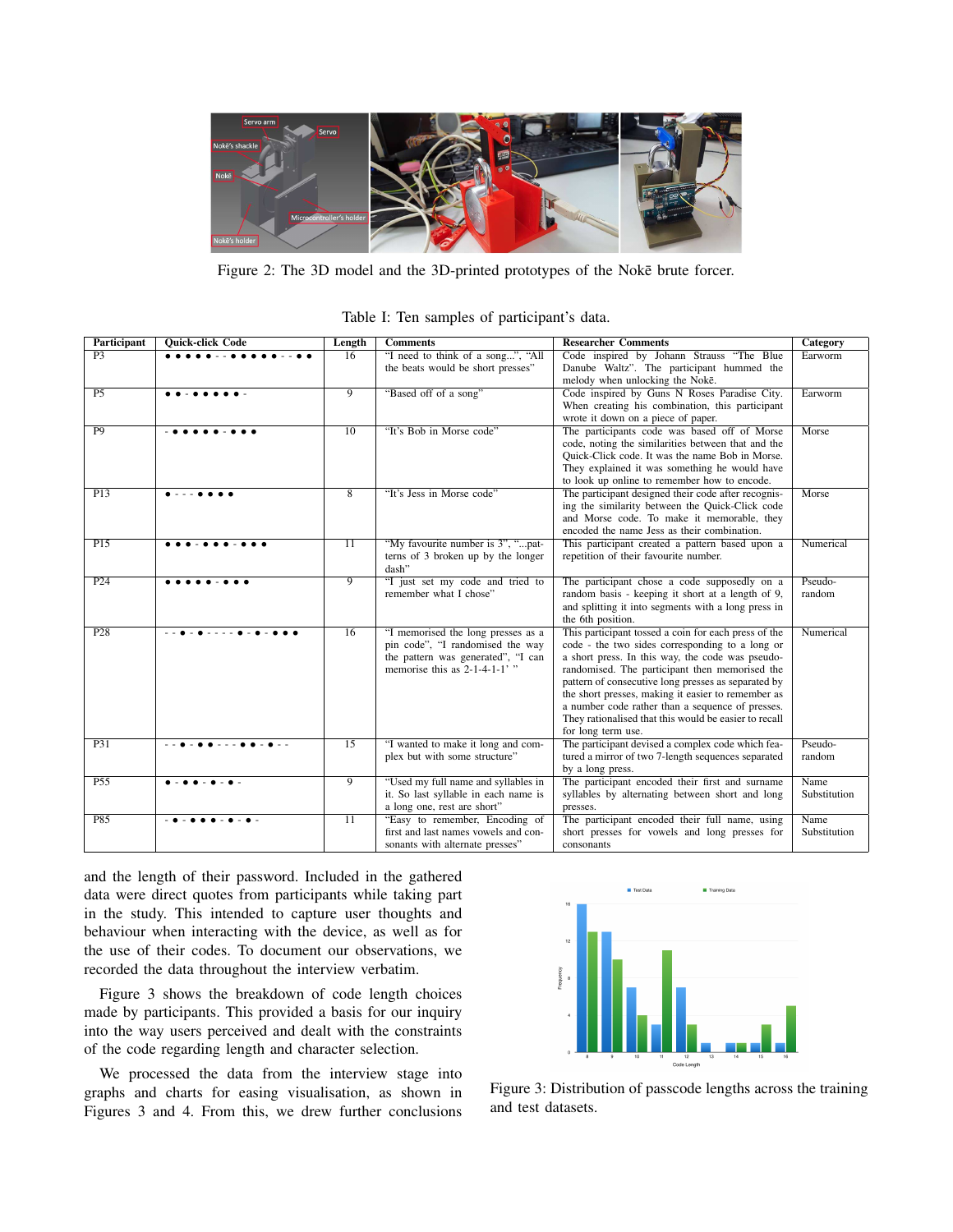about the characteristics of the codes the participants created. This analysis intended to gain insights into code patterns, as well as exploring just how unique each quick-click code is, in comparison to other quick-click codes. Whilst the sample size was relatively limited, the main characteristic we focused on was code length.

#### *V-B Auto-generated codes*

A further investigation into the automatically generated (random) codes created by the Noke app itself was also conducted. We aimed to assess the security of these seemingly random codes by comparing them with the ones generated by the participants. By investigating this human factor, we were able to infer several statistical patterns and biases common to the human generated codes that would later be used to prepare an accurate model for the attack. Studies indicate that optimal security can only be attained with passwords that are randomly-generated [21]. As such, this became an important metric in our study; to measure the security of the randomly generated passcodes offered to users in place of defining their own.

As it is apparent in Figure 4, the randomly generated codes (right) significantly differ from the human generated ones (left). Furthermore, the resultant *random* code seems not to adhere to any specific pattern that might be advantageously exploited by attackers. It is obvious that trying to crack human generated codes will be significantly easier, particularly when the attacker knows sensitive, encodable information about the target victim – e.g. date of birth, favourite number, or a musical melody connected to the victim.

#### *V-C Analysis of the passcodes*

To complement our analysis of the participant data, we analysed the 50 codes to learn about their exploitable properties. This included looking into code likeness and uniqueness (for which we used string comparison with the Levenshtein distance), and developing a basic Markov model of the codes and studying any significant patterns.

To explore passcode similarities, we encoded passcodes into a binary form: short presses  $\left( \bullet \right)$  were replaced with 0, and long presses (-) with 1. For example, a quick-click code of  $(\bullet \bullet \bullet \bullet \bullet \bullet \bullet \bullet \bullet)$  was encoded as 00001111.

The following sections detail how the Levenshtein distance metric and the basic Markov model were used.

*V-C1 Levenshtein distance:* The Levenshtein distance was used to measure the level of code uniqueness on a broader scale, by comparing codes of different lengths.

The key difference in length variation allowed for a comparison to be drawn between the participants' codes and the auto generated Noke codes, as well as the breadth of uniqueness of participant selected codes across various lengths. A pairwise comparison of Levenshtein distances for

Table II: Chi-square test for user character distribution.

| <b>Character</b> | <b>Expected</b> | <b>Observed</b> |
|------------------|-----------------|-----------------|
|                  | 265             | 304             |
|                  | 265             | 226             |
|                  | 0.455           | 11.479          |

the human generated and automatically generated codes can be found in Figure 4.

Both figures have been colour-coded to emphasise patterns in the data, based on the level of dissimilarity between two codes. In this context, dissimilarity is the number of differences between two strings [22].

- Teal: Dissimilarity between 12 and 16. The two crossreferenced codes are considered uniquely different.
- Green: Dissimilarity between 8 and 12. The two crossreferenced codes have a high difference level.
- Yellow: Dissimilarity between 4 and 8. A medium distance between the cross-referenced codes.
- Orange: Dissimilarity between 0 and 4. Codes in this category have significant similarities.
- Red: Dissimilarity equal to 0. Codes in this category are identical.

*V-C2 Markov model of participants' quick-click codes:* One important observation is that there exists a clear user preference towards codes with more zeroes than ones. For example, on the 50 quick-click codes in the training dataset, we found 304 zeroes and 226 ones out of a total of 530 characters (for an average length of 10.6 characters per code). We computed the Chi-square statistic

$$
\tilde{\chi}^2 = \sum_{k=1}^{n} \frac{(O_k - E_k)^2}{E_k}
$$

corresponding (in this case) to two bins and thus 1 degree of freedom, to measure whether this was enough evidence of a strong bias towards zero in human-generated codes. The value corresponding to a p-value of 0.001 is, for that distribution, 10.827 and as the value obtained (see Table II) is  $11.479 > 10.827$ , we can conclude that users do indeed significantly prefer zeroes over ones in quick-click codes, with a p-value of  $p < 0.001$ .

Just for comparison's sake, a similar analysis of the testing data leads to the same conclusion, this time with an ever more extreme value  $\chi^2 = 20.41$ .

We can conclude that it seems apparent that humans prefer short shackle presses (represented by zeroes) than long presses (ones). This is an important finding for our later attack, that will somewhat improve its speed because it is significantly quicker to enter a zero (150 milliseconds) than a one (455 milliseconds) with our brute forcer device.

We continued our analysis by creating a simple Markov model based on the user generated passcodes, a model that we would use in the later study to generate likely codes to feed the brute forcer in its attack of the Noke. For that, we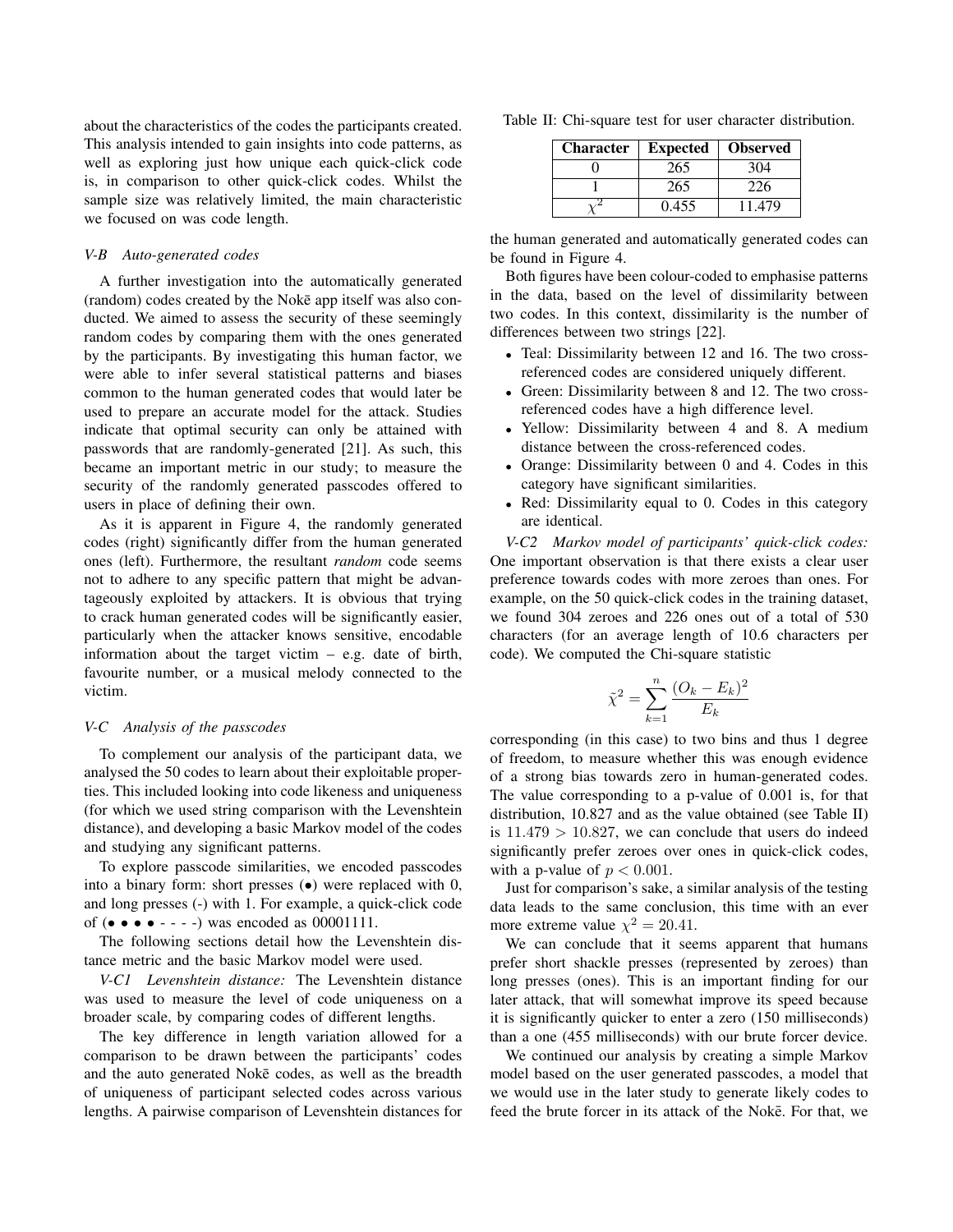

Figure 4: A pairwise computation of Levenshtein distances between user-generated (L) and randomly generated (R) codes.

Table III: User passcode's entropy per bit and nibble.

| Group length | <b>Bit Entropy</b> | Nibble Entropy |
|--------------|--------------------|----------------|
|              | 0.9731             | 1.9296         |
| 3+           | 0.9865             | 1.9877         |

analysed how the last character, last two characters and last three characters influenced the selection of the next one in human-generated codes (see Table IV).

An interesting observation is that a significant proportion of the participants generated codes of the minimal length. Concretely, 13 out of 50 (or approx. 26%) generated codes of length 8, including the only repeated code ('00010001') within the training set.

Our working hypothesis is that users generating these shortest possible codes have an aversion to mental stress; not only do they produce shorter codes but also these codes tend to be less entropic when corrected for length. To test this, we computed the entropy per bit and nibble for all the 8 bits passcodes and all the 8+ ones. The results are shown in Table III.

Judging by the results in Table III, the hypothesis above seems to hold but not significantly enough as to justify the use of two different models (for 8 and 8+ codes) so we will use a single one, characterised by the transition matrix of Table IV.

We can use the probabilities shown in Table IV to implement a simple Markov model of the human-generated passcodes. The model will generate a passcode length following the distribution seen in the 50 codes of the training set, then randomly generate a first digit according to the {0.5735, 0.4264} distribution of Table II, and then the rest until reaching the required length following the transition matrix of Table IV. It is interesting to note that despite the fact that the trigram model is supposed to be more accurate than the bigram one – and this should be preferred to the monogram model – in practical terms, we have seen that experimentally, all perform equally well with no Table IV: User passcode transition matrix for monograms, bigrams and trigrams.

| From $\rightarrow$ To | 0     | 1     |
|-----------------------|-------|-------|
| 0                     | 0.286 | 0.271 |
| 1                     | 0.257 | 0.185 |
| 0 <sub>0</sub>        | 0.135 | 0.171 |
| 01                    | 0.102 | 0.132 |
| 10                    | 0.168 | 0.072 |
| 11                    | 0.132 | 0.083 |
| 000                   | 0.062 | 0.086 |
| 001                   | 0.062 | 0.086 |
| 010                   | 0.074 | 0.038 |
| 100                   | 0.086 | 0.068 |
| 110                   | 0.091 | 0.038 |
| 101                   | 0.047 | 0.026 |
| 011                   | 0.047 | 0.071 |
| 111                   | 0.071 | 0.041 |

statistically significant differences, so for simplicity, we used the monogram transition matrix in our study.

We used this model in our attack and measured its effectiveness against our test data of new, previously unseen 50 codes from a different set of participants. The results are in Figure 5. To compute this figure, we used the best minimum times achieved with the brute forcer, which is 150ms for a zero and 455ms for a one. In a nutshell, we can (on an average computed over 100 experiments) break around 7% of the passcodes after 1 minute, approximately 40% of the codes after 10 minutes, and around 75% of the passwords in the test dataset in 1 hour. On the other hand, for achieving a 95% we will need around 6 hours of code cracking with the brute forcer tool<sup>7</sup>. These figures correspond to the most realistic model of the Noke, with the lockdown defence active. Otherwise, 2 hours would be enough to crack 93% of our test passwords.

<sup>7</sup>https://www.youtube.com/watch?v=IExycL7zif8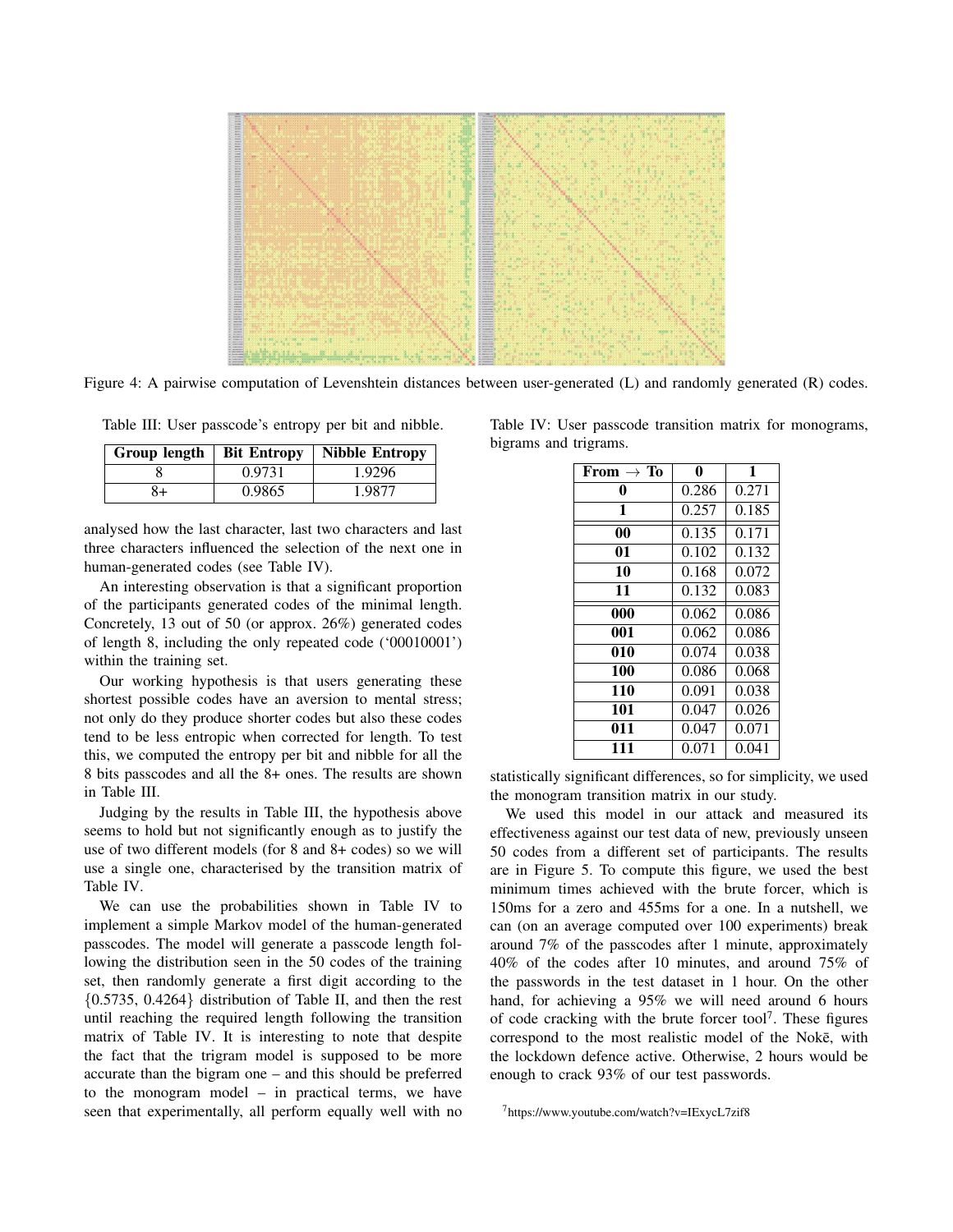

Figure 5: Percentage of cracked codes from the test dataset vs. Time in minutes.

#### VI DISCUSSION

The interview stage, which involved data gathering from 100 participants, provided us with an interesting view of each user's rationale behind selecting their codes. We analysed the lengths and other patterns of these user-generated codes to come up with five categories.

#### *VI-A Code Lengths and Patterns*

From the code lengths that participants chose, it is interesting to point out that lengths 13 and 14 were infrequently used across the training and test data sets (see Figure 3). A length of 8, which is the shortest possible, was chosen by 29% of participants. Many of these cited memorisation related reasons to justify this length, indicating that shorter codes are easier to remember ("I'm worried I might forget my code" or "I picked a pattern that is easy to remember").

This data reinforced the importance of memorability as a key feature in user-defined heuristics; drawing parallels between manual overrides such as the quick-click code and other security metrics such as passwords, PINs or other numerical combinations. To further confirm this, the majority of the participants selected a code of length between 8 and 12, with 87% of the dataset in this group. We consider this to be a clear indication that a shorter and easier to remember code is better suited to the average user, and as a result, will be more frequently used than codes of maximum length; which, although better regarding security, are not always user-friendly.

Another trend we observed from our dataset was the participants' influences behind creating their quick-click codes. There are many instances in which these were related to songs, rhythmic cues or other structural repetitions, in other words, *earworms*. Participants described up to 46% (46/100) of codes as being inspired in this way. In larger datasets, we predict that this value will scale proportionally.

In some cases, participants chose a direct repetition of a pattern, by simply iterating it as many times as necessary to meet the desired length, e.g.  $\bullet \bullet \bullet \bullet \bullet \bullet \bullet \bullet \bullet \bullet \bullet \bullet \bullet \bullet \bullet \bullet$ - • • or • • • - • • • - • • • or • • • • - - - • • • •.

We conjecture that in a larger sample, there will be a nonnegligible number of (likely short) identical codes picked by different users (*birthday paradox*), probably of at least 5% of the codes. This is supported by our dataset, in which there were 5 repeated codes (all of length 8 or 9) leading to 10 duplicated entries.

General security management advice, and in particular the best practice and recommendations commonly employed for creating secure passwords, are tough to apply in the context of quick-click codes. Most of the readily available password generation guidelines (such as [23]) refer to having a mixture of characters and enforcing a minimum length; whilst the length of the quick-click code can be constrained, introducing variation to the sequence of presses is difficult given the limitation of having only long and short presses available. As a result, there is a relatively small number of unique combinations for the quick-click code  $(130, 816 = \sum_{n=8}^{n=16} 2^n)$ , or the equivalent of approximately 17 bits), which is very low when compared to other security metrics.

#### *VI-B Five Categories of Patterns*

After analysing the 100 codes – in particular, looking at their structural characteristics and the rationales given by the participants in their selection process – we classify the codes into five distinct categories, as can be seen in Table V.

The "Earworm" category was shown to be by far the largest in our dataset; with 46% of participants selecting a code of this nature – many of whom cited the catchiness of a given rhythmic sequence as a driving factor behind their choice ("The code correlated with a tune in my head I could remember"). Other common themes included Morse-like codes (we label them as "Morse" in Table V), the encoding of numerical data, such as birth dates and number sequences ("Numerical") and encoding strings of personal information relating to the participant ("Name Substitution").

Alternatively, 25% of our code sample was cited as being randomly chosen by participants ("Pseudo-random"). In some cases, this occurred where the participant, with the intention to make it "harder to guess" devised a seemingly complex and structureless code. Our results also show that 11 out of 29 of the minimal code length of 8 (38%) belonged to this category.

#### *VI-C Other Issues*

A major issue we found in the Noke is that the quick-click code is a mandatory feature which cannot be disabled by the user under any circumstances. The problem here resides in the fact that the system compels the user into using the code; which may result in poorly thought-out, quick and dirty heuristics being used in place of a proper, secure code.

Considering the lack of variations in the quick-click code alphabet (either a long press or a short press) this is conducive to low entropy passwords, increasing the likelihood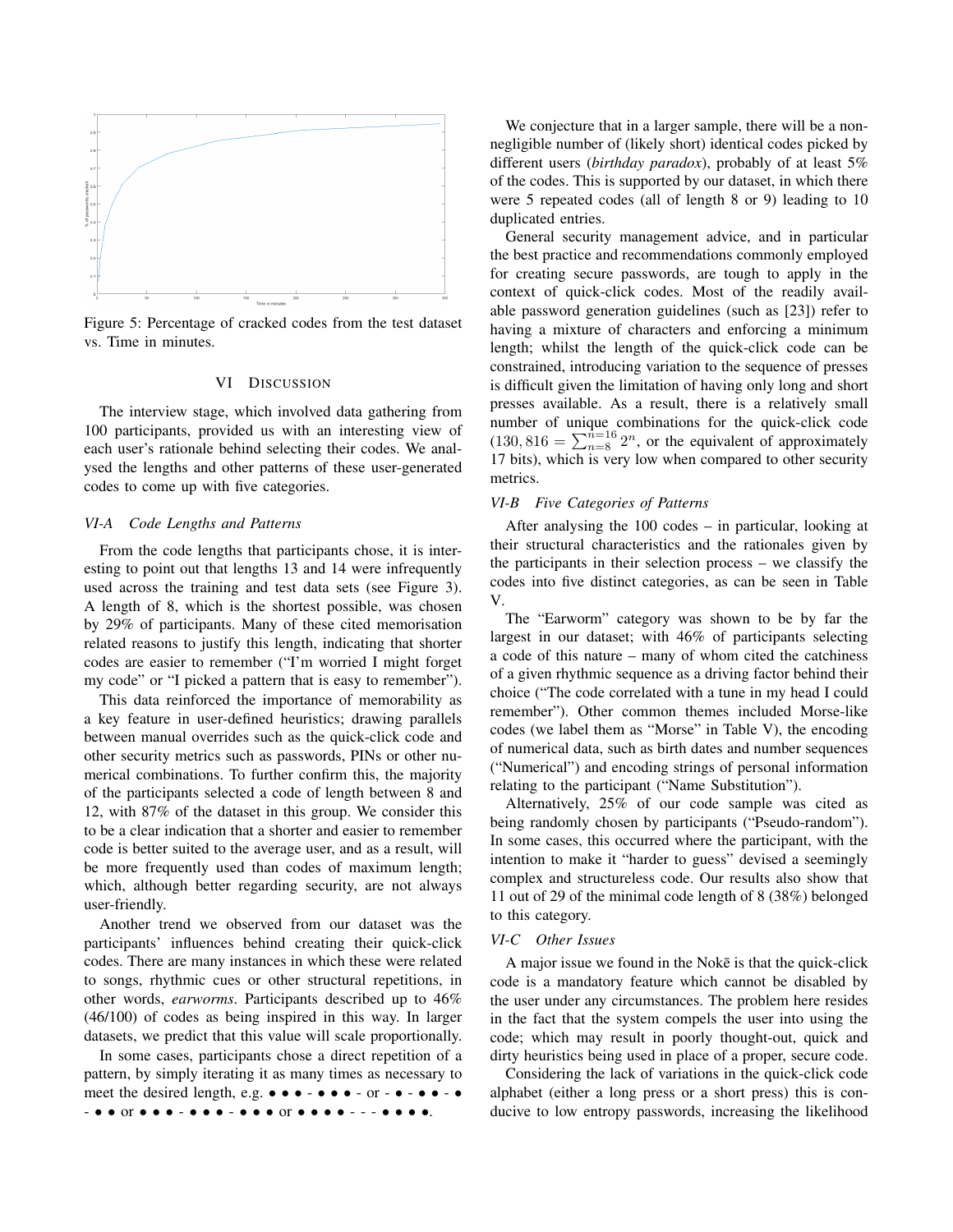| Category          | <b>Description</b>                                                                          | Freq.    |
|-------------------|---------------------------------------------------------------------------------------------|----------|
| Earworm           | Codes related to music, rhythmic cues or other structural repetitions.                      | 46       |
| Pseudo-random     | Codes which are seemingly unstructured, or cited by participants as being randomised.       | 25       |
| Numerical         | Codes which feature numerical encodings, such as a favourite number or date of birth.       | 19       |
| Morse             | Codes based on the encoding of words or phrases in Morse code.                              |          |
| Name Substitution | Codes related to the participant's name, e.g. by encoding vowels and consonants as presses. | $\gamma$ |

Table V: Five categories of quick-click codes, sorted by their frequencies (n=100).

that the correct codes are guessed quickly through semirandomised attempts. For an attack of this nature, it is possible that brute forcing devices manipulating the shackle could be a useful tool in the attacker's arsenal to target individual Noke devices with a series of automated attempts. This would be particularly effective if there were little in the way of preventative measures in the device, as successive code entry attempts could then be chained together to recover the passcode at an increased rate.

Other IoT devices may employ different techniques, such as a factory reset or pairing up with a new smartphone, to deal with the possibility of the associated smartphone becomes unavailable. Nevertheless, reduced entropy input is common with smart locks, e.g. MasterLock uses directional combination padlock and ResLock employs a dedicated button for a Morse-code. Furthermore, many smart locks designed for home security, such as the Schlage Connect, feature numerical override systems built on user input, such as a four digit passcode. These systems will also suffer from weak entropy, and they are prone to our attack.

According to our model, 40% of the codes can be cracked under 10 minutes. The success of a real world attack based on this (e.g. for stealing a bike) depends on several factors. Against more permanent targets, such as a storage container or a shed our model indicates a 93% success rate after running the brute forcer for 2 hours.

#### *VI-D Potential Countermeasures*

Our research has shown that smart locks with a manual override, such as the Noke, open themselves to a potential vulnerability that can significantly reduce their overall security. We propose several countermeasures to improve their security (at the cost of reduced usability):

- Provide an option for the user to disable the quick-click override mechanism. This would remove the risk of a brute force attack, but the user might not be able to open the lock if they lost their phone.
- Employ an additional movement (e.g. a different shackle pressure) or add a button to indicate the beginning of the quick-click code entry explicitly.
- Do the same (or even better, use a different marker) to signify the end of the quick-click code explicitly.
- Remove the light/sound feedback when the user enters the right code, as this eases automatic success detection.

• Implement immediate penalisation delays after every failed attempt, or even a staggered increase of the delay after repeated delayed attempts, as in the French passport [24]. The current implementation allows users to enter 64 wrong quick-click codes in succession before triggering a lockout period of 1 minute. A single attempt with 64 quick-click codes can potentially be used to test up to 1,632 keys (not all necessarily different), which of course simplifies the attacker's task quite significantly.

In general, triggering this lockout penalisation mechanism after  $m > 8$  quick-click attempts allows the attacker to try up to  $\sum_{i=8}^{m} (m - i) + 1 = m \cdot (m - i)$  $(8) + \frac{(m+8)(m-8)}{2} + m$  keys, so it is very important for security reasons to keep these  $m$  as small as possible without compromising usability too much. For example, if the value of  $m$  is halved from the current value of  $m = 64$ , the number of these spurious key trials will be reduced by a factor of four, from 1,632 to 352. A further reduction to 16 would increase security (up to a maximum of 96 spurious keys), but will likely compromise usability too much. We recommend reducing  $m$  to a value between 24 and 32.

These series of simple improvements would have a massive impact in reducing the effectiveness of our brute forcer tool against the Noke and similar smart-locks.

#### VII CONCLUSION

In this study, we investigated several aspects of user behaviour when choosing a personal security metric such as an override code for IoT smart locks. We have also compared the statistical aspects of user-based heuristics for selecting passcodes against those that are automatically generated by the system and analysed patterns related to the selection of these codes.

Based on the statistical analysis of the collected humanchosen codes from 100 participants, we conclude that there is a serious vulnerability in current implementations of smart lock manual overrides, which would enable a brute force attack to guess the passcode with very high probability in only minutes.

The reasons behind this vulnerability include:

• Small range of unique code possibilities. For codes of length 8, there are 256 unique combinations to choose from, and just 65,536 for the maximum length of 16